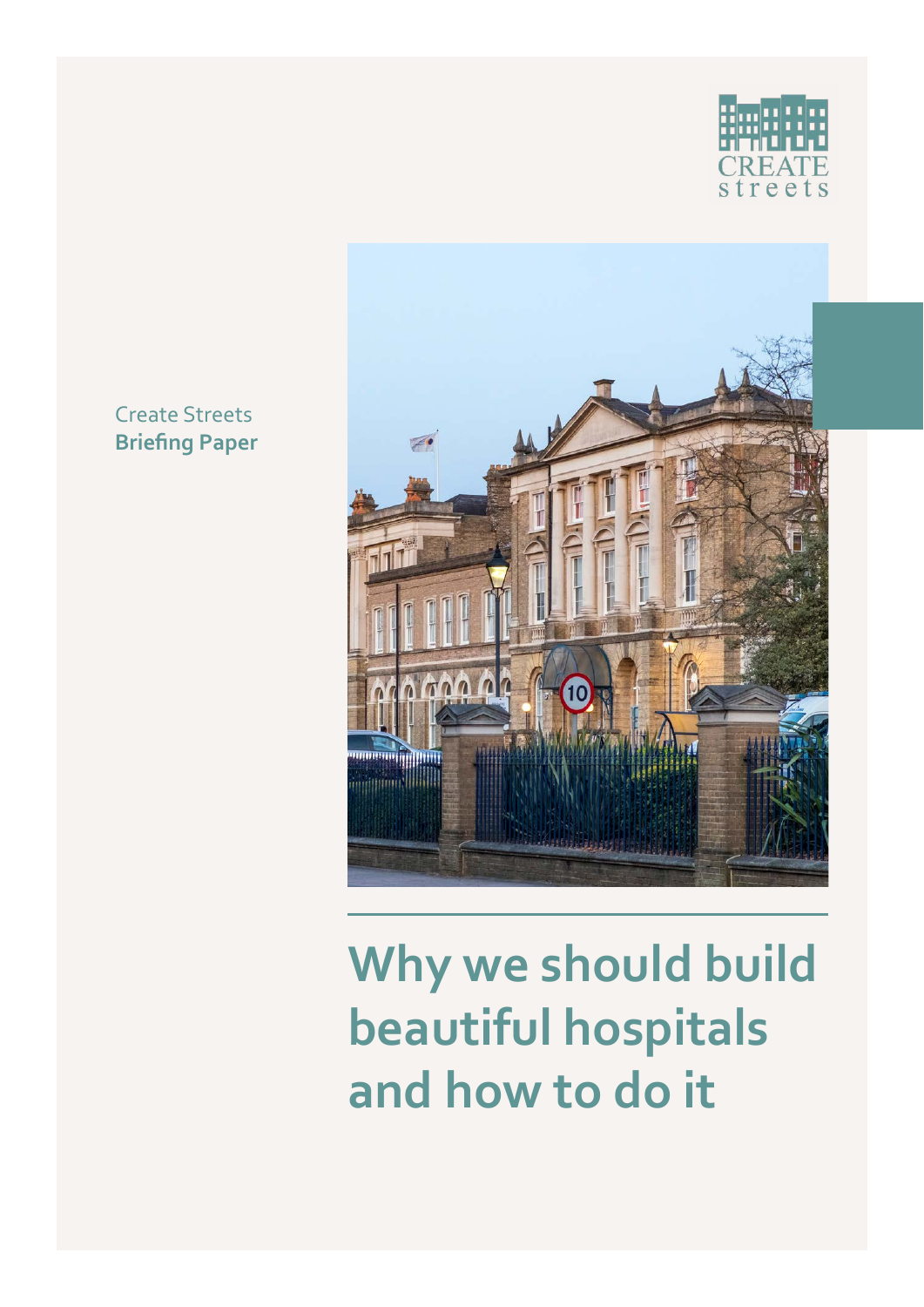On 30th September 2019, the Health and Social Care Secretary, Matt Hancock announced the largest hospital building programme in a generation, as part of the new Health Infrastructure Plan. And, based on recent announcements, this seems set to be an important part of the post-COVID infrastructure expenditure.

The Government intends to invest £2.8 billion in the construction of six large new hospitals, to be delivered by 2025. This news followed the earlier announcement of a £1.8 billion capital funding commitment for 20 hospital upgrades and other NHS critical infrastructure improvements.

- Patients recover more quickly in beautiful surroundings;
- People work more effectively in beautiful surroundings; and
- Beautiful buildings support civic pride which is good for neighbourhoods.<sup>1</sup>

In line with the increasingly robust data on environmental psychology, patient wellbeing and public health, this note argues that the six new hospitals should be calming and green, restful and beautiful inside and out and that key elements of their public design should be conducted in conjunction with the communities in which they will sit for decades and hopefully centuries to come. There are three key reasons for this;

Not only did this change profoundly affect the aesthetic nature of the buildings, it also negatively affected the quality of care – despite the huge wider advances made in scientific healthcare. In striving for readily provable efficacy we forgot that humans are not machines. We threw out the baby with the bathwater. As one of the pioneers of the study of hospital's effect on their patients' health, Professor Roger Ulrich, put it; '*This desire for functional efficiency, together with the pathogenic conception of disease and health, has helped to produce healthcare facilities with environments starkly institutional, stressful, and detrimental to care quality.*<sup>'6</sup>

We therefore propose three key principles for the design of the NHS's six new hospitals.

- 1. Create hospitals for healthy patients;
- 2. Create hospitals that staff love to work in; and
- 3. Create hospitals that communities can be proud of.²

A hospital provides a 'deep sense of reassurance' to the community it serves. Many historic hospitals in different centuries and cultures designs recognised this, striving to reflect their important purpose through public displays of architectural quality. These cultural tenants held during the nineteenth century as, slowly and painfully, modern scientific medicine based on empirical observation was born.

During the twentieth century, however, this principle was gradually abandoned. Instead of proclaiming their high moral purpose to their surroundings, hospitals' measurable functionality and, above all, cost became an architectural feature in itself, transforming the hospital as a building type.

The NHS's new hospitals should not make this mistake. Here's how.





*Royal London Hospital, Whitechapel. Before (top) and after (bottom)*³

*Hospital de Santa Cruz, Chile with* 

*a sequence of courtyards*⁵

## **Why we should build beautiful hospitals and how to do it**

## **Executive summary** *Al Mansur Qalawun Complex,* **Historical context**

*Cairo, 1284-8. The complex, which* 

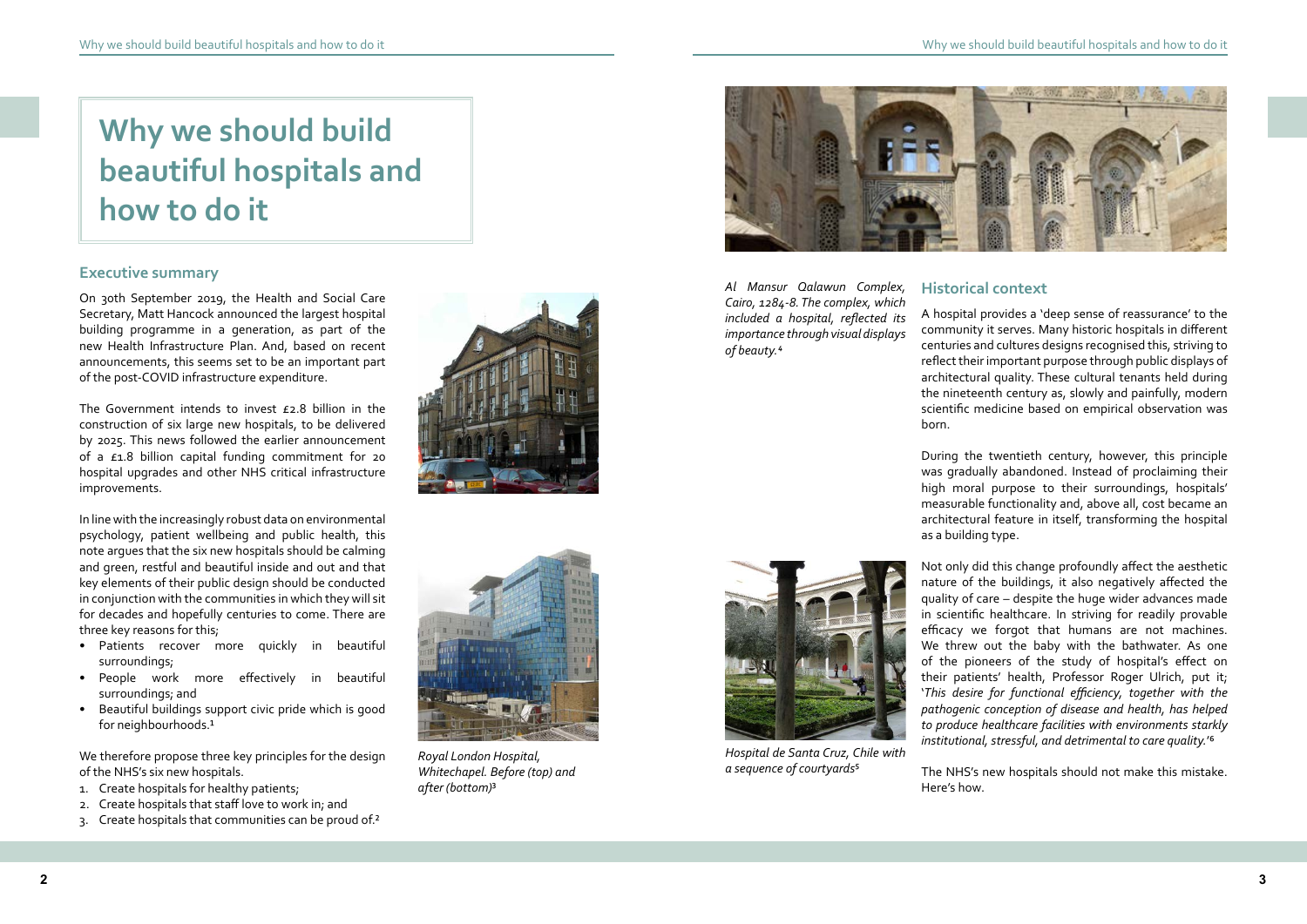What does the evidence suggest makes for healthier and happier patients?

- Clare Cooper Marcus and Marni Barnes research of four healthcare gardens in the San Francisco Bay area in 1995 found a clear correlation between stress and gardens. Interviewing 143 users they found that 78 per cent of respondents felt calmer and less stressed when exposed to a pleasant garden.<sup>8</sup>
- A carefully controlled study of 46 patients in two hospital wards found that gallbladder surgery patients assigned to a room with a window view of a garden or natural setting had shorter postoperative hospital stays as compared to patients in similar rooms with windows facing a brick building wall (7.96 days, compared with 8.70 days).<sup>9</sup>

*Create gardens that patients can see and use.* The evidence suggests very strongly that hospitals should integrate gardens and greenery into their design. There is mounting evidence that gardens are especially effective and beneficial settings for fostering restoration for patients, family members, and staff.

- A 2001 study in San Diego found that users of a children's hospital garden disliked and avoided areas having a high percentage of concrete ground surface and starkly built features.<sup>10</sup>
- A 2005 San Francisco study found 59 per cent of the 143 patients that used the hospital's garden, 59 per cent found trees and plants were the most important factors in improving wellbeing and calming senses.<sup>11</sup>
- There is also evidence from Britain. The Horatio Garden at the Duke of Cornwall spinal treatment centre at Salisbury District Hospital offers an exemplary facility. In a recent survey about the flower rich rooftop garden, 100 per cent of participants said that it improved their sense of wellbeing. '*You can see the earth, and you can see sky overhead, and just all these things are so much part of the life that I had*  before'.<sup>12</sup>

Patients also self-report the same phenomenon.

Steps have been taken recently in the UK to improve access to greenery. However, efforts still appear to fall behind best practice elsewhere. The Khoo Teck Puat Hospital in Singapore integrates greenery into design at a monumental level. In total, there are 15 gardens across the site, with planters offering over 700 species of native plant and a continuous green view for patients and staff. '*I felt so relaxed'* said one patient.<sup>14</sup>

*Create wards with windows not just piped air.* According to the architectural historian Jeanne Kisacky, up until the 20th century, every single room within a hospital typically had access to the outdoors.<sup>15</sup> By the late 19th century and early 20th-century this changed. Advances in germ theories and technological advances of artificial ventilation models and later air conditioning systems, meant that the window no longer played the irreplaceable role it once did.<sup>16</sup>

*The Khoo Teck Puat Hospital,*  Singapore<sup>13</sup>

They may not have had modern carefully controlled studies but over many centuries, even millennia, those who create hospitals have instinctively known this to be true. In the Middle East, South America and North Africa, the traditional design of a central court yard provided not only shade from the harsh sun, but also a calm and relaxing environment for patients to enjoy. In the UK, during the first world war, the important function of gardens was recognised in the rehabilitation of patients. Greenery was an essential feature for many auxiliary hospitals and convalescent homes providing injured soldiers with a sense of place and serenity after the horrors of the war.

However, there is a growing body of work to suggest that

### **1 Create hospitals for healthy patients**

*St Thomas Hospital, Lambeth. Before (top) and after (bottom)*⁷





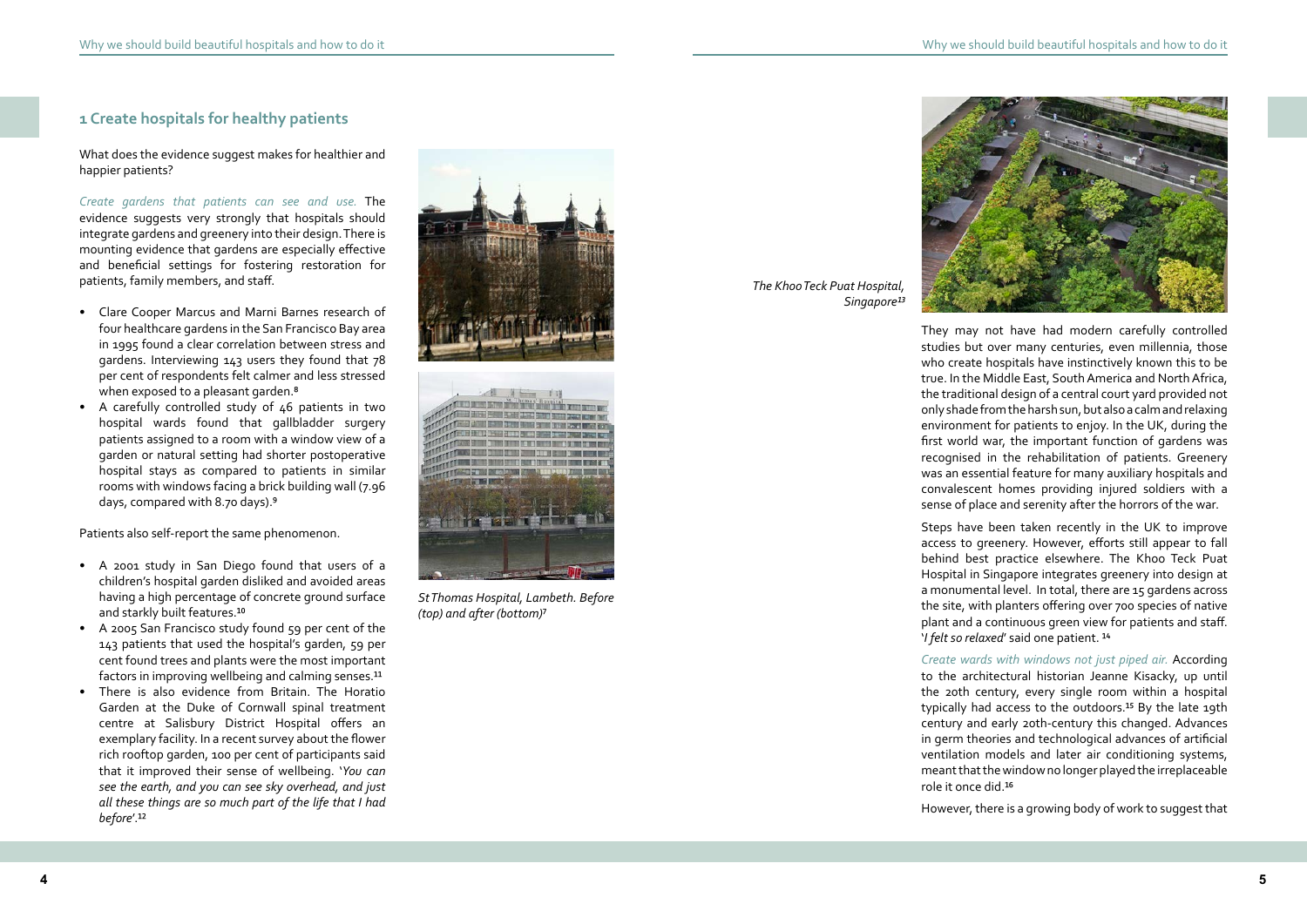- In 2012, research by Oregon University found that although keeping a window open increased the range of bacteria in a room, the level of harmful bacteria was actually higher in hospital rooms where windows remained sealed.<sup>17</sup>
- A 2007 study from Lima, Peru also found wards built more than 50 years ago, with large windows and high ceilings, had better ventilation than modern rooms. When analysing the spread of Tuberculosis (TB) within hospitals, the study estimated that in mechanically ventilated rooms, 39 per cent of susceptible people would become infected after 24 hours of exposure to an untreated TB patient. This compared to a 33 per cent infection rate in modern rooms with windows open and 11 percent in a pre-1950-style room.<sup>18</sup>
- This 20th century thinking also failed to recognised the wider benefits windows offer. Research by the Department of Neuropsychiatric Sciences at the University of Milan found that patients with bipolar disorder assigned to brighter, east-facing rooms with morning sunlight had hospital stays nearly four days shorter than those with west-facing rooms.<sup>19</sup>

• Studies suggest that environments that lack positive distractions causes patients to focus increasingly on their own worries, fears or pain.<sup>20</sup> 'Positive' distractions can take a number of different forms from art, internal layout, furniture and even the use of colour on walls. For example, research at the Chelsea and Westminster Hospital found that over four fifths of 50 women undertaking colposcopy (cervical) examinations said that having visual art present "greatly improved their anxiety and experience."<sup>21</sup>

• However, complexity can go too far. Though not in a hospital setting, a 1981 study into the relationship between humans and their environments is instructive. It compared 73 students' ability to navigate in two buildings at Michigan University. Participants' ability to comprehend and navigate interior spaces was enhanced by regular geometric shapes. 40 per cent got lost in the chaotic and unstructured Chemistry Building. Only 13 per cent did in the Modern Languages Building which was more structured without being sterile.<sup>24</sup>

*Create variety in a pattern.* Too many modern hospital layouts are bland and sterile. Not only are all the rooms the same but the corridors that lead to them and the doorways that give entrance to them are normally undifferentiated. The sensory and aesthetic experiences of patients are not held to be crucial to their treatment for or recovery from illness. However, the evidence suggests that this is a mistake.

> We should create hospital interiors with variety in a pattern. Maggie's Cancer Care Centres, for example, have been designed to be as un-institutional as possible, with light, art, space and warmth. The heart of the centre is always the informal kitchen area.<sup>25</sup>

> • A 2000 study by Romedi Passini from the University of Montreal found links between the local environment and the behaviour of patients with Alzheimer's disease. Four of the six participants experienced difficulties, in finding their own room, when corridors and doors all looked similar. The research highlighted that monotonous interiors reduced patients' ability to navigate a space, increasing anxiety. In contrast, a simple, yet 'articulated' environment, with frequent visual reference points, improved their navigational

- abilities.²²
- 
- 

*Maggie's Centre, Lanarkshire*²³



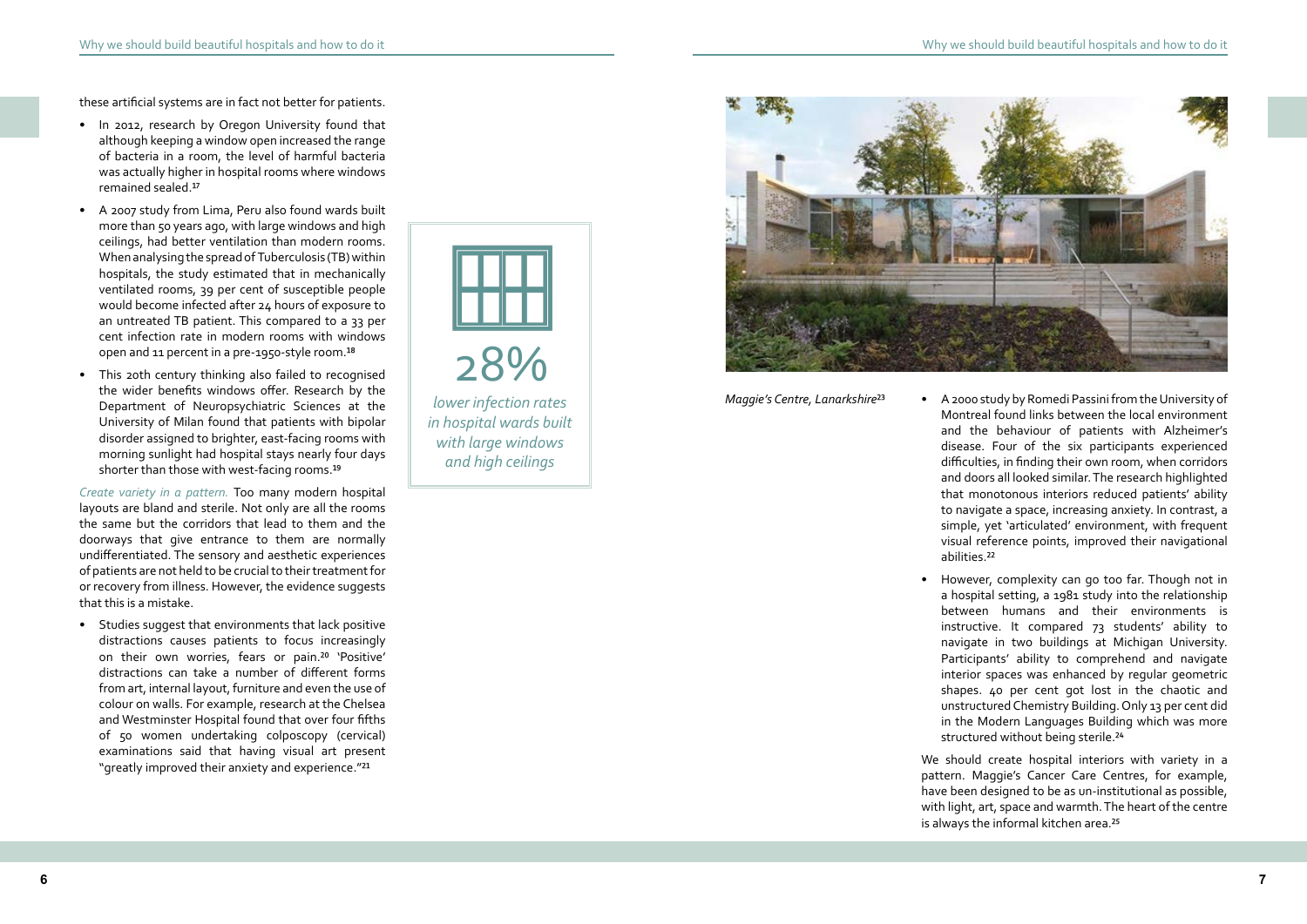*Create calmer and quieter environments.* In the UK, 40 per cent of hospital patients are bothered by noise at night, according to in-patient surveys.<sup>26</sup> This is far too high.

- Most findings suggest that noise detrimentally affects at least some outcomes, for example producing sleeplessness and elevating heart rate. Several studies have focused on infants in intensive care units, finding that higher noise levels elevate blood pressure, increase heart and respiration rate, and worsen sleep.<sup>27</sup>
- Similarly, there is growing evidence to suggest that private rooms save more money than they cost. They reduce noise, decrease bacterial infections by half and reduce the length of patients' stays in hospital by 10 percent.<sup>28</sup>
- Furthermore, studies suggest that the increased cost of single-occupancy rooms is more than offset by the money saved due to fewer infections. The Department of Design and Environmental Analysis at Cornell University evaluated the financial feasibility of this type of investment, calculating the net financial gain (or loss), taking into account all resources invested and amounts gained over the five-year analysis period. Invested resources included the money for building the single-bed rooms, along with their annual operating expenses. The amounts gained included the costs avoided each year by reducing nosocomial infections. The research found a cost savings from the reduction of nosocomial infections in singlebed rooms in this case substantially outweighed additional construction and operation expenses. The mean value of internal rate of return over a five-year analysis period was 56.18%.<sup>29</sup>

• Evidence has begun to appear showing that hospital gardens increase staff satisfaction with the workplace, and may help hospital administrators in hiring and retaining qualified personnel.<sup>32</sup>

• One study in Norway, undertaken in an X-ray ward, reported the impact of installing 25 groups of green plants along with full spectrum daylight bulbs. This intervention was associated with reductions in sick leave (25 per cent), tiredness (32 per cent), headaches  $(45$  per cent) and sore throats (31 per cent.)  $33$ 

*Former Buxton Hospital, Derbyshire* 31

> It is very easy to focus too heavily on patients' needs, forgetting the people that actually use the space on a daily basis. Doctors, nurses and other health professionals need to be healthy too. What does the evidence suggest makes for healthier and happier staff? The good news is that the type of environment which is good for patients seems to be pretty good for those work in the hospital as well.

*Staff need greenery too.* The need for greenery is just as relevant for a doctor or nurse as it is for a patient.

- 
- 

The good news is that we are starting to do this. At Great Ormond Street Hospital for example, gardens have been specifically designated for staff members in order to optimise stress reduction.

### **2 Create hospitals that staff love to work in**



*Charing Cross Hospital, London*³⁰



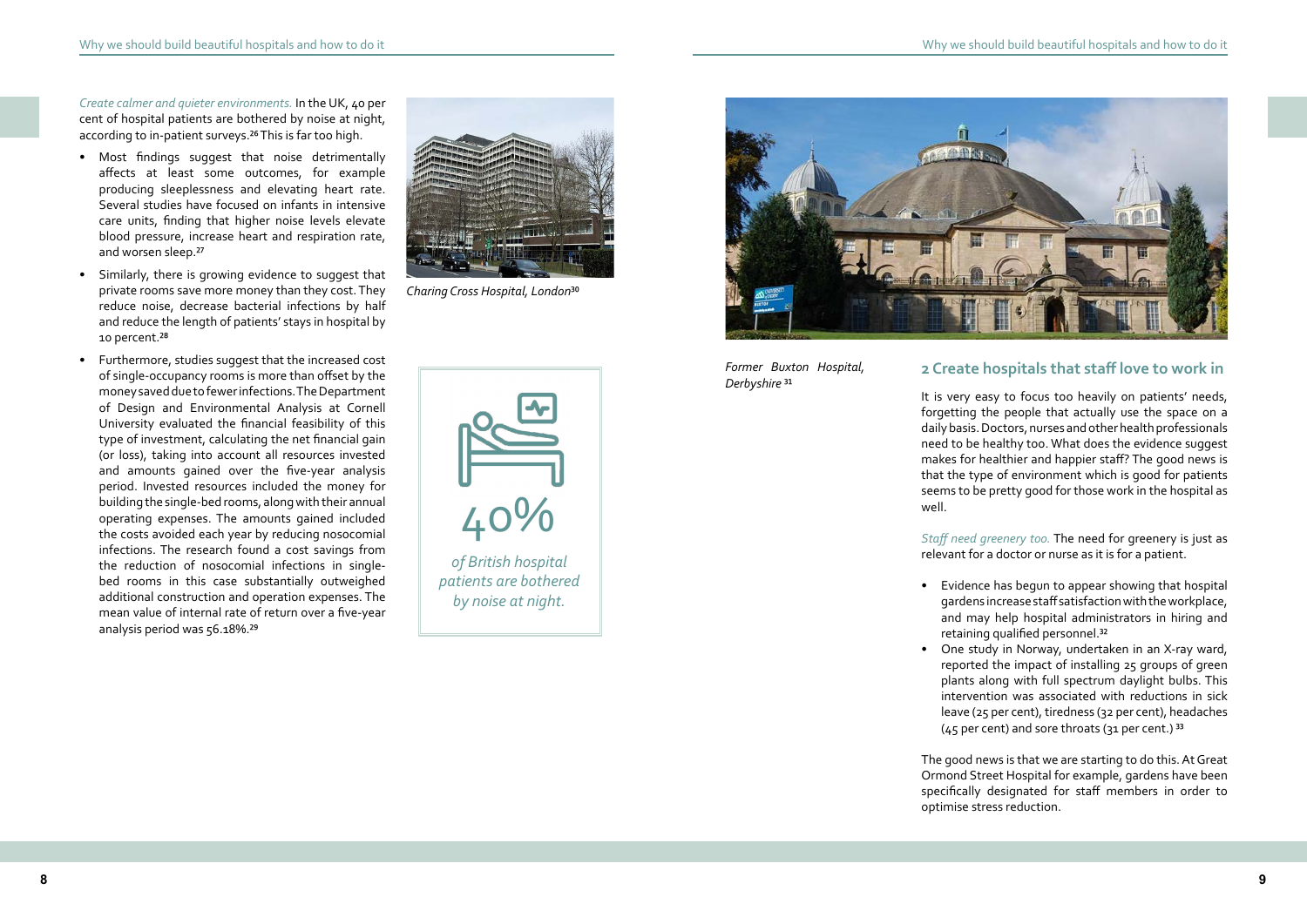- In a research project undertaken at Akdeniz University Hospital in Antalya, Turkey, staff with more than three hours of daylight exposure during their shift had higher job satisfaction and less stress than staff with less daylight exposure.<sup>34</sup>
- Noise levels are also recognised as a distraction and stressor for staff, resulting in reduced productivity. One study of 100 nurses within a critical care unit revealed that noise induced stress could account for 6 per cent of headaches at work, as self-reported by nurses in critical care areas. The results indicated that telephones, alarms in equipment, and the beeping of monitors for patients were identified as annoying.<sup>35</sup>

*Create calmer and quieter environments.* Just as patients respond to natural conditions, so do staff. It is not uncommon for doctors and nurses to have to work 12 hour shifts. This highly pressured role means therapeutic environments are crucial. Sadly, the evidence is that too many of the hospitals that we have built over the last few generations have failed badly at this task. As one doctor working in Charring Cross Hospital (built in 1973) told us: *'There were some days when I felt physically unwell just from being in the hot stuffy doctors' room with no window, no air, and horrible smells.'* 

This is supported by a growing range of evidence.

retention and performance. The surveying of 265 directors of nursing, across the UK, found that 35 per cent of respondents regarded the reputation and design of a hospital as a major consideration (very important or important) for nursing staff when deciding where to work. During this review some thought that low-rise hospitals were better than high-rise ones. While nurses also discussed the concept of the 'village atmosphere' in which nurses felt part of the bigger corporate body rather than just a unit within the body.<sup>37</sup>

In short, whether it's a garden or comfortable break room, staff should have somewhere where they can escape briefly from the demands and stresses of the workplace.

Somehow, somewhere, we have lost not just the ability but even the desire to create public buildings of beauty and moral worth. The issue was starkly highlighted by the evidence that Anna Mansfield gave the Building Better Building Beautiful Commission.<sup>40</sup>

*Architecture matters.* The physical environment around us plays a role in our behaviour and wellbeing whose importance is increasingly being recognised by academics and in public debate.<sup>36</sup> This matters in hospital design as well. As one NHS doctor put it to us; '*The building I currently work in is really run down and depressing …. It would definitely help with happiness and well-being if it were nicer*'.

The wider evidence suggests he is not along in feeling this. In 2004, the Commission for Architecture and the Built Environment (CABE) conducted a research project into the role of hospital design in the recruitment,



What does the evidence suggest on what type of hospitals communities prefer and on what hospitals should mean to their town or neighbourhood? And how should we work with neighbourhoods to create them?

*Carve hospitals with civic pride.* "*Why can't they make them like this anymore?*" one NHS professional told us, talking about Warneford Hospital, East Oxford, built in 1826.

*'I was working on a PFI project ten years ago, and we were told by the contractor to put in a more expensive material that looked cheaper, because there was real sensitivity about anything in the NHS looking expensive.'*

This is ridiculous. A hospital is a noble building built for a noble purpose. It should not be built to look disposable and cheap. We should rediscover the confidence and ability to create hospitals, indeed all public buildings, of popular beauty and civic pride. This is why Living with Beauty found consistent praise for the quality of Victorian as opposed to more recent civic buildings.

### **3 Create hospitals that communities can be proud of**

*University College Hospital before³⁸ (top) and after*³*⁹ (bottom). Leisure centre or hospital? - A PFI legacy*

35%

*of nursing directors regard the reputation and design of a hospital as a major consideration for nursing staff when deciding where to work.*



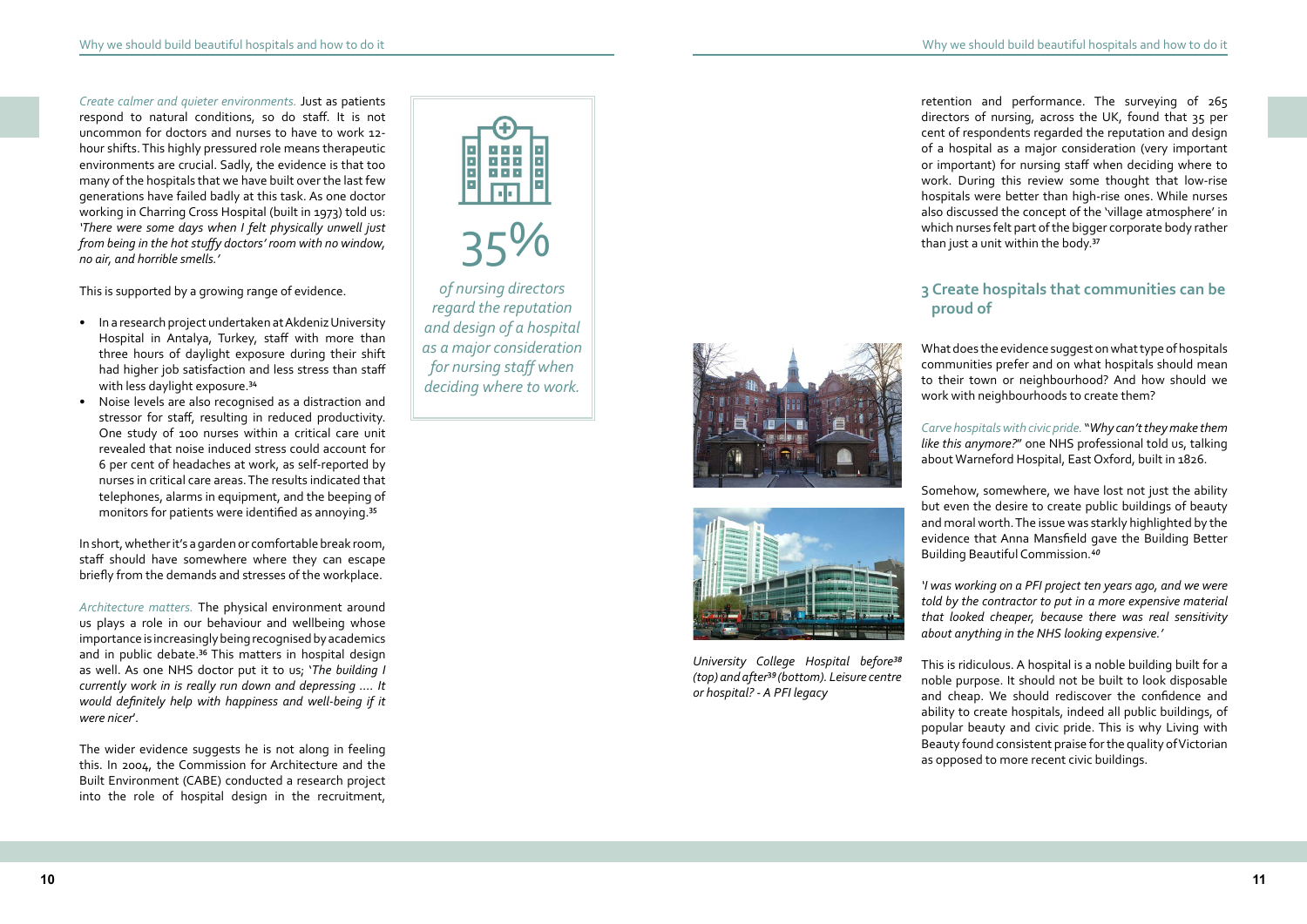

- Deborah Davidson in her research into the community value of hospitals states that they 'engendered a deep sense of ownership and connectedness, because they were embedded in community history, civic pride, family values and personal significance: '*I was born on this land here where the hospital is now sited [. . .] and I've lived here ever since'.*<sup>42</sup>
- These places are highly important not only for their personal significance but what that actually means to us as human beings. Neurotheological research by Dr Andy Myers on behalf of the National Trust has established that people's brains respond positively to meaningful places. Of the 20 participants tested 78 per cent reacted strong under an fMRI scanner to places with meaning. 65 per cent of those surveyed said these places made them feel calm, providing an escape from everyday life.<sup>43</sup>

Why is it therefore that we fail to recognise this significance in contemporary hospital design? Traditional designs such as the former Exe Vale Hospital (above) embodying this immense importance through outward displays of architectural quality, created both a sense of place and an institution of which communities can be proud.

*Create engaging facades.* Research by Colin Ellard and the BMW Guggenheim Laboratory in 2011 established a link between engaging architecture and excitement levels. When testing 134 participants, through 'galvanic skin response', the research found that people were, on average, more excited around engaging and varied facades (2.8 out of 5) in comparison to long blank facades ( $2.1$  out of  $5$ ).  $45$ 

*Let function follow form.* How should we design hospitals? Research by Elizabeth Bromley, for the University of California, into hospitals in the US exposed some key fundamentals, 'the beauty of the architecture is, there's nothing "hospital" about it'. A hospital should be an 'impressive and prestigious building' on a 'human scale' to 'project hope, healing and human-ness.' <sup>44</sup> This should be the mantra for any new hospital instead of merely copying cheap and disposable design models developed for cheap hotels and shopping malls, the architectural quality should reflect the highly prized community asset that it is.

*The former Exe Vale Hospital,*  Exminster<sup>41</sup>

*Design places with human scale, coherence and complexity, variety in a pattern and some symmetry.* Too many contemporary hospitals are bland and monotonous. However, there is now a growing body of neuroscientific work to help us understand exactly what type of environments we prefer – and why. We prefer engaging and varied buildings that are recognisable, have some level of symmetry, meaning and coherent complexity. We need variety but not chaos, structure but not obsessive repetition – variety in a pattern. To cite just a few studies;

*Create symmetry.* As human beings, we are naturally drawn to symmetry. A 2006 study by Michigan State University, in cognitive science and neurology, used functional MRI to investigate the relationship between symmetry and aesthetic preferences. Both metabolic and behavioural findings showed that 66 per cent of the symmetric items were judged to be beautiful compared to 42 per cent for non-symmetric items.<sup>46</sup> This idea of symmetry was a hallmark of much 18th and 19th century hospital design. Architectural features where designed to be symmetrical offering engaging and pleasant environment at a human scale.



*The perfectly symmetrical Bethlem Royal Hospital, Beckenham* ⁴⁷

*"I was working on a Private Finance Initiative project ten years ago, and we were told by the contractor to put in a more expensive material that looked cheaper, because there was real sensitivity about anything in the NHS looking expensive."*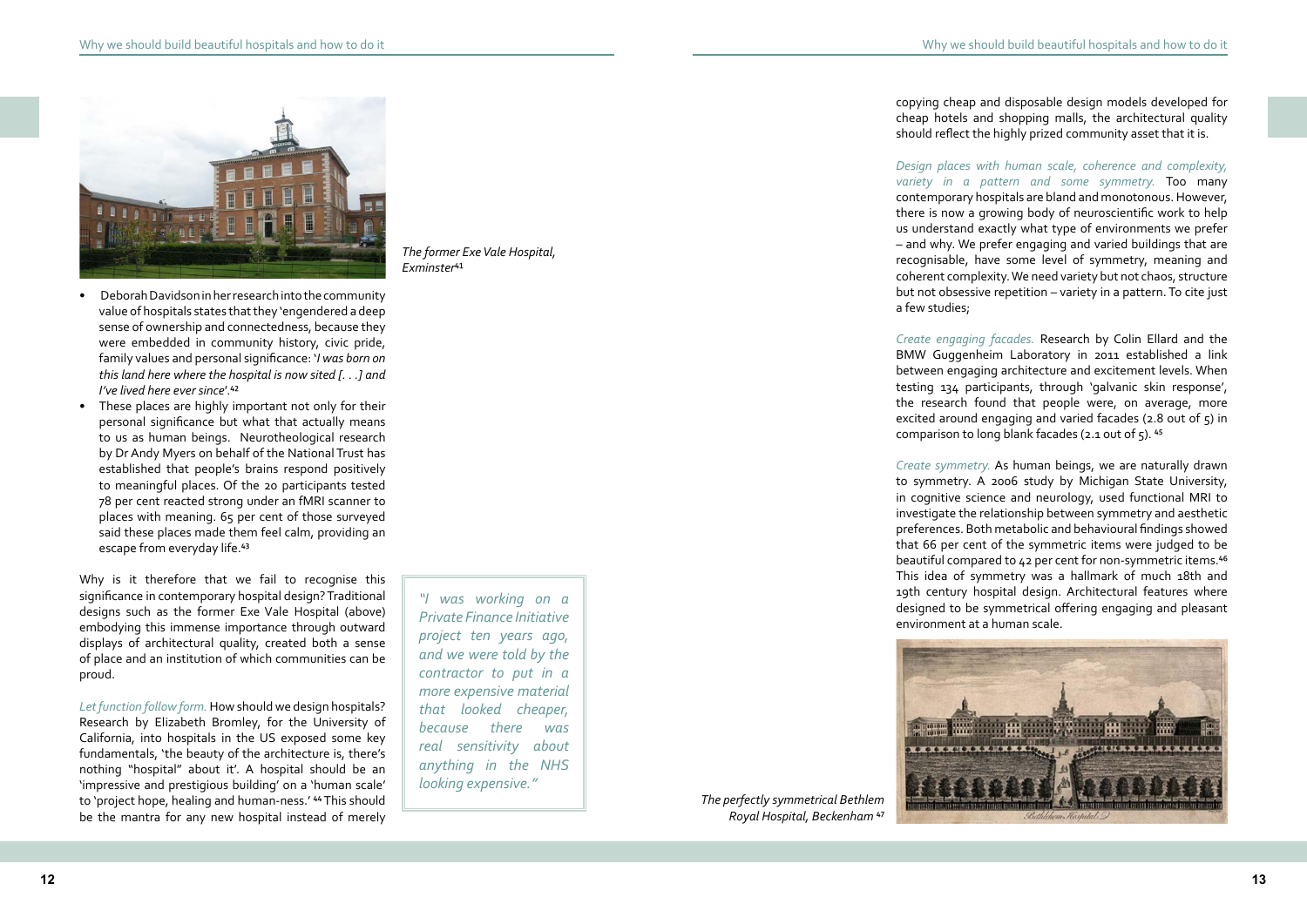*The power of colour.* The importance of colour should also play a role in the design of buildings both externally and internally. Professors Adams and Osgood conducted a study on 23 groups of 40 secondary school students, from 20 different cities around the world, to assess the 'mood music' of colour. It found that, on a scale from 0 (low) to 7 (high), blue was preferred and associated with positive feelings (such as familiarity). Blue had an average rating of 5 while red and yellow had average ratings of 0.1 and 0 respectively. By contrast, red was the highest rated in terms of activity, with an average rating of 4. Our brains find red exciting and arousing and blue relaxing, generating strong emotional reactions that can be related to our built environment.  $48$ 

*Create reassuring enclosures.*As we have mentioned earlier, enclosed courtyards are a popular design feature in Middle Eastern and North African hospital design and there is evidence to suggest why. More enclosed spaces tend to be more popular then less enclosed spaces. We also tend to feel safer and find them more attractive. Cognitive researchers have shown why. The parahippocampal (an area of the brain) is extremely responsive to enclosures. For example, in one study, seven adults were asked to look at the image of a checkerboard, with edges that were either clear or obscure. People were measurably more stimulated when they were looking at images with clearer edges, which they found more pleasant.<sup>49</sup>

In principle, we have known what to do for a while but we have sometimes struggled to carry it out. As the architect John Weeks concluded '*physically a human hospital should be architecturally familiar, nicely decorated, and made of brick with a lot of flowers and wood inside and lawns and trees outside. It has a pitched roof and ordinary sized*  window.' <sup>50</sup> He was right.

*Design with communities not at them.* Create Streets research shows that residents are more likely to support development if they can influence it. People's involvement in design makes for better places which are better anchored in and supported by their neighbourhoods.<sup>51</sup>

*The new Royal Liverpool Hospital,*  Liverpool<sup>52</sup>



We should therefore re-discover civic pride in public architecture not just as an outcome but as a process. New

hospitals should be popular, and beautiful sources of civic pride. Their procurement process should:

• State clearly in their aims that beauty and popularity with the local population are key elements of the

• Involve charette co-design process following protocols described in the Building Better Building Beautiful Commission report, Living with Beauty;

• Involve polling on local popular design preferences;

- design brief;
- 
- and
- and air quality.

• Seek to make use of the emerging 'science of place' on the likely impact of different design approaches on metrics such as patients' health, resident happiness

Throughout, public engagement, citizen involvement in scheme selection and data on local preferences should axiomatically underpin the process to avoid some of the major errors of the last 50 years in public sector procurement.

It is right that the government is parsimonious with public money. It is the tax-payers' not theirs. Nevertheless, it is possible to be penny wise and pound foolish. Many public sector procurement processes over-emphasise short term cost and under-emphasise lifetime costs. We believe that none properly factor in the long-term financial benefits of creating beautiful restful environments in which patients and staff can thrive and in which a local community can take pride. This should change.

*"Physically a human hospital should be architecturally familiar, nicely decorated, and made of brick with a lot of flowers and wood inside and lawns and trees outside. It has a pitched roof and ordinary sized window."*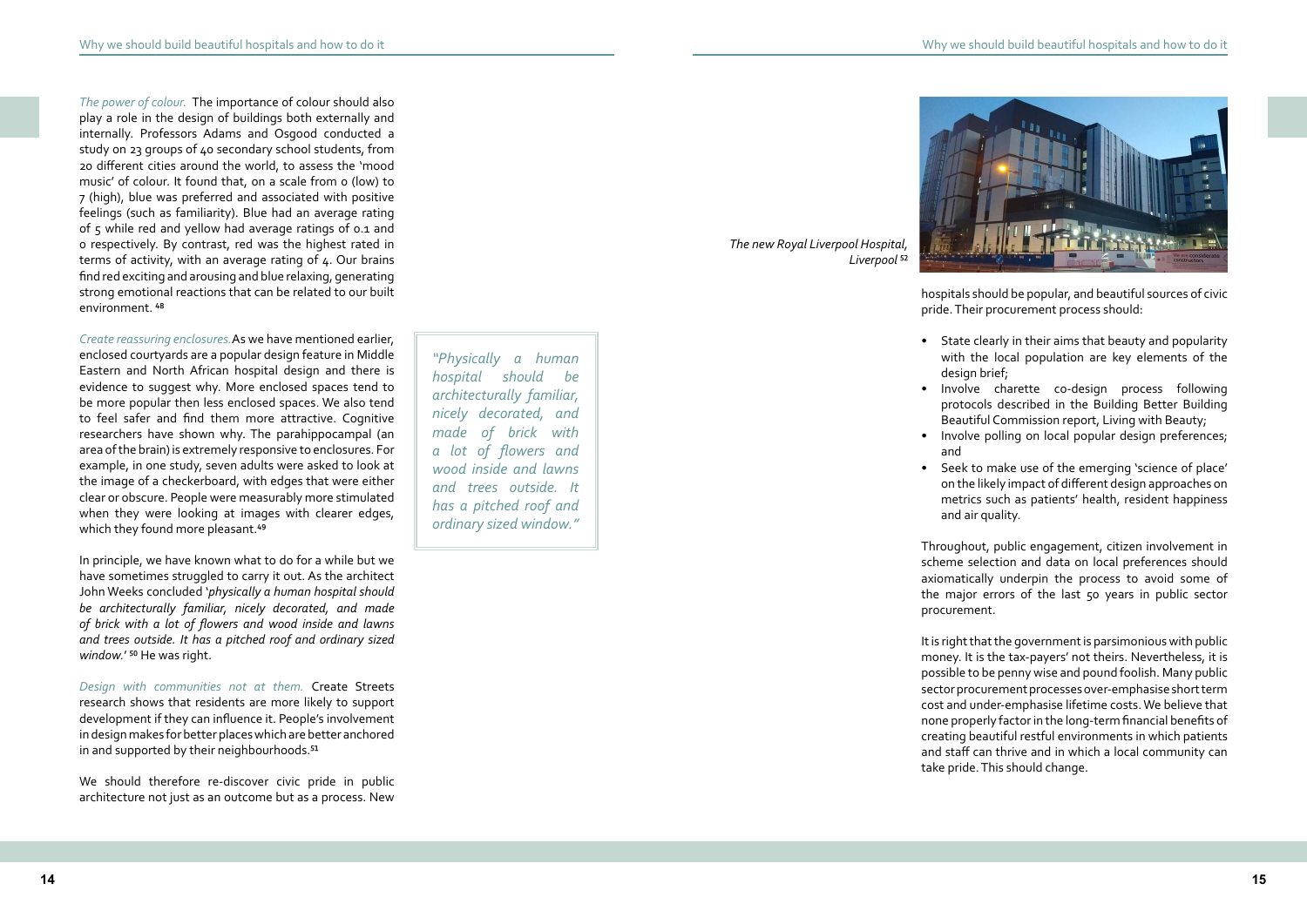In building the NHS's six new hospitals and in upgrading 20 more we should follow three key principles.

- Create hospitals for healthy patients;
- Create hospitals that staff love to work in; and
- Create hospitals that communities can be proud of.

- 1. You could also add that more beautiful places last longer and do not squander the carbon embedded in their construction.
- 2. This briefing paper is based on three main sources of evidence: a literature review of relevant papers in environmental psychology and public health; a review of evidence presented to the Building Better Building Beautiful Commission in 2019 and interviews with currently serving doctors and nurses.
- 3. [Royal London Hospital](https://www.flickr.com/photos/16801915@N06/6742419007/in/photolist-bgNEgz-bgNEzD-buvUUh-buvVDd-aRWFWD-aRWHT2-2aRPPVA-AUh7cY-aRWAEi-bHqEBX-bHqD5T-aRWMzn-aRWKyr-7JKm7-aRWDcD-buvTE1-4U6kuA-buvSqy-roH1KM-bHqFFP-5KDbqm-8HSaZj-oX2AHC-38bvR9-5XfYW9-rovFBQ-2hZj6Y5-s3Vy6W-bDdmNe-bDdmZx-qR1h6P-5wdMSb-CHq3N3-Cd2ngQ-FctBhA-FctByC-Cd9B6i-Cd2ksj-D8dEJY-D8dGoE-CZYo1o-D3fkcT-FcEkpv-FYL4sC-FctCo3-G7VFGD-G5CFWJ-Dp1Ep4-38bvRj-2e8jSjx%20CCBY%202.0) by [Reading Tom](https://www.flickr.com/photos/16801915@N06/) is licensed under CC BY 2.0

[New Royal London Hospital building from helipad](https://www.flickr.com/photos/londonmatt/3572775139/) by [Brown M](https://www.flickr.com/photos/londonmatt/) is licensed under CC BY 2.0

Doing this will mean treating patients and health professionals as humans not as robots. Medicine and cleanliness are vital to recovery. But so are restful, reassuring and beautiful places. And so is working with communities not at them, engaging not only with users of a hospital, but also the communities that rely upon them. By doing this, hospitals should become true cornerstones to their communities and beacons of civic pride.

**Hugo Owen** is a researcher at Create Streets. **Nicholas Boys Smith** is the Director of Create Streets.

### **Recommendations**

### **Endnotes**

- 4. [Al Mansur Qalawun'](https://www.flickr.com/photos/fran001/43171856070/in/photolist-28LX3J3-28LXDhS-28LWKyG-MMdgHM-2a9vB8D-2bx536B-MMdJ8F-2bx4uoi) by [Anzola F](https://www.flickr.com/photos/fran001/) used under CC BY 2.0/cropped from the original https://www.flickr.com/photos/ fran001/43171856070/in/photolist-28LX3J3-28LXDhS-28LWKyG-MMdgHM-2a9vB8D-2bx536B-MMdJ8F-2bx4uoi CC BY 2.0
- 5. [Hospital de Santa Cruz \(Toledo\)](https://www.flickr.com/photos/100759833@N05/15657878224/in/photolist-pRCHFE-e2Fhy-Yz8m8v-GUv3Sm-FhHhcU-6rx7tt-FhTWmi-7qXAFA-7qXAQs-xMudjE-59DaC9-2j8cZS4-cdhbFo-GrV8eR-QDKFrN-2j8d1e1-9c2NKh-27D57rA-2j8fyRK-XWpnWA-2j8d15J-DcSBzf-fJBFfk-AUh7cY-fPxGqz-Sk6YwJ-TrGoqj-FNGFfm-2hfnNUR-SUX8HZ-2fa3ipX-CeyaiP-QoAFz5-Chreb-fPxNm2-2WzyB5-AJsmHm-FywQbr-QoAuiC-WjqiyK-CpKFhu-V7cnjb-bkhXhV-247dsza-7GRRnF-3gvrPq-2iFV8c-EKa1rK-7x8Ge-2hfmT17) by [Lopez-Pastor S](https://www.flickr.com/photos/100759833@N05/) is licensed under CC BY-ND 2.0
- 6. Ulrich, R. S. (1991). Effects of health facility interior design on wellness: Theory and recent scientific research. *Journal of Health Care Design*, 3: 97-109.
- 7. [St Thomas' Hospital](https://www.flickr.com/photos/16801915@N06/8709495359/in/photolist-egCrx6-ZsxCRT-YnQS9w-Yrirw2-ZpGL2W-Zsx8XF-ZpGStU-Lnn4kV-YritMK-ZsxBWM-YnPXEd-2doCT7k-Z4Niyb-Lnn6zz-zr69v-5ngYqB-9zD7bu-QPM6QS-PuMgzZ-5ZM3Ey-ZtcaxE-CaJoKd-Pt7kFV-2icsb9L-ecXPeg-9CZtxs-2j26gNA-PuMgDM-PuMgHK-WJzrt9-PuMgva-4Mv64K-FctBhA-FctByC-FcEkpv-XN2fZT-Y1jp9g-XKjgcw-6ihHCS-9Adu8F-ec8SLk-UjvJXT-cJJ54U-61VmQT-PJBCf-FNKUpw-7bKgrU-6N8u8Z-p9CPdV-WLDE8g%20CC%20BY%202.0) by [Reading Tom](https://www.flickr.com/photos/16801915@N06/) is licensed under CC BY 2.0.

[St Thomas' Hospita, Londonl](https://upload.wikimedia.org/wikipedia/commons/d/d3/St.thomas.hospital.arp.750pix.jpg) by [Pingstone A](https://en.wikipedia.org/wiki/User:Arpingstone) is licensed under CC BY 2.0

- 8. Ulrich, R. S. (1999). Effects of gardens on health outcomes: Theory and research. In C. Cooper-Marcus & M. Barnes (Eds.), *Healing Gardens: Therapeutic Benefits and Design Recommendations.* New York: John Wiley, pp. 27-86
- 9. Ulrich, R. S. (1984). View through a window may influence recovery from surgery. *Science*, 224: 42-421.
- 10. Whitehouse, S., Varni, J.W., Seid, M., Cooper-Marcus, C., Ensberg, M.J., Jacobs, J.R. And Mehlenbeck, R.S. (2001). Evaluating A Children's Hospital Garden Environment: Utilization And Consumer Satisfaction. *Journal of Environmental Psychology*, 21(3), pp.301–314
- 11. Cooper, M. C. & Barnes, M, 2005: Healing Gardens in Hospitals, The Interdisciplinary Design and Research e-Publication, 1(1).
- 12. Dobson, J. (2017). Hospital gardens are making a comeback. *BMJ*, 1(1),
- 13. [Link bridge between Tower B and C at KTPH](https://upload.wikimedia.org/wikipedia/commons/d/db/Link_bridge_at_KTPH.jpg) by [KTPH](https://commons.wikimedia.org/w/index.php?title=User:Munhuiyee&action=edit&redlink=1) is licensed under CC BY-SA 4.0
- 14. Choo, Felicia. "Hospitals That Seek to Heal with Nature." *The Straits Times*, 2018, www.straitstimes.com/ singapore/health/hospitals-that-seek-to-heal-with-nature
- 15. Kisacky, J. (2018). When Fresh Air Went Out of Fashion at Hospitals. [online] Smithsonian Magazine. Available at: https://www.smithsonianmag.com/history/when-fresh-air-went-out-fashion-hospitals-180963710
- 16. Kisacky, Jeanne. 2017. *Rise of the Modern Hospital: An Architectural History of Health and Healing, 1870-1940.* University of Pittsburgh Press.
- 17. Lynn McDonald, PhD, LLD (Hon). 2018. *Florence Nightingale, Nursing, and Health Care Today.* New York: Springer Publishing (Lynn McDonald 2018).
- 18. *Want To Stop Disease From Spreading? Open A Window*, 2020, [https://www.reuters.com/article/us-hospital](https://www.reuters.com/article/us-hospital-windows/want-to-stop-disease-from-spreading-open-a-window-idUSN2632370020070227)[windows/want-to-stop-disease-from-spreading-open-a-window-idUSN2632370020070227](https://www.reuters.com/article/us-hospital-windows/want-to-stop-disease-from-spreading-open-a-window-idUSN2632370020070227)
- 19. Benedetti, F., Colombo, C., Barbini, B., Campori, E. and Smeraldi, E. (2001). Morning sunlight reduces length of hospitalization in bipolar depression. *Journal of Affective Disorders*, 62(3), pp.221–223.
- 20. Malenbaum, S., Keefe, F.J., Williams, A.C. de C., Ulrich, R. and Somers, T.J. (2008). Pain in its environmental context: Implications for designing environments to enhance pain control. *Pain*, 134(3), pp.241–244.
- 21. Dawood S (2019) Filling hospitals with art reduces patient stress, anxiety and pain. Available at: [https://www.](https://www.designweek.co.uk/issues/22-28-july-2019/chelsea-westminster-hospital-arts-research/) [designweek.co.uk/issues/22-28-july-2019/chelsea-westminster-hospital-arts-research/](https://www.designweek.co.uk/issues/22-28-july-2019/chelsea-westminster-hospital-arts-research/)
- 22. Boys Smith, N, et al. *Of Streets and Squares*. Create Streets, (2019). p.91.
- 23. [Maggies Cancer Caring Centre, Lanarkshire](https://www.flickr.com/photos/cabinetoffice/22006498279/in/photolist-zwD4f8-Mb7hD9-caEWH3-LEE4zU-8NtJy-LEE753-LEE6v7-MrZFQQ-MrZGBj-Mb7hEw-LEE53s-rKtzY-rKtEn-rKtJz-28Jqapy-28NNUe2-LEE5fG-LEE4WW-Mz41WG-LEE5TL-LEE63y-LEE5oN-LEE4P1-LEE6cS-MrZFzu-MrZDRE-MrZDwb-LEHxD2-LEHvuc-Mz46Ej-MrZF3h-Mb7jPb-dCiZSN-LEE5bU-LEE4qf-LEE5Hq-MrZEQo-28NNVeD-rKtLL-27HmMaq-rKtzs-28NNT46-8bQCPE-28JqfRf-28NNRze-28NNPqp-28JqgSd-8bMmsi-8bQE1h-27qVcPK%20%20CC%20BY-NC-NC%202.0) by [Cabinet office](https://www.flickr.com/photos/cabinetoffice/) is licensed under CC BY-NC-NC 2.0
- 24. Weisman, J. (1981), *Evaluating architectural legibility: way finding in the built environment.*
- 25. CABE (2004): Healthy Hospitals Campaign, London, CABE. p.43.
- 26. BBC (2018). Hospital noise levels "growing worse." *BBC News*. [online] 19 Nov. Available at: https://www.bbc. co.uk/news/health-46235052#:~:text=Noise%20levels%20in%20hospitals%20are
- 27. Ulrich, R. 2004: The Role of the Physical Environment in the Hospital of the 21st Century: A Once-in-a-Lifetime **Opportunity**
- 28. Teltsch, D.Y., Hanley, J., Loo, V., Goldberg, P., Gursahaney, A. and Buckeridge, D.L. (2011). Infection Acquisition Following Intensive Care Unit Room Privatization. *Archives of Internal Medicine*, 171(1).
- 29. HealthManagement. 2020. *Are Single-Bed Rooms Cost-Effective?*. [online] Available at: <https:// healthmanagement.org/c/icu/news/are-single-bed-rooms-cost-effective> .
- 30. Charing Cross Hospital in the London Borough of Hammersmith and Fulham, London, Great Britain by [Chmee2](https://commons.wikimedia.org/wiki/User:Chmee2) is licensed under CC BY-SA 3.0
- 31. [Buxton](https://www.flickr.com/photos/8592508@N04/4199178139/in/photolist-pcw22E-ptZ3jm-pu1JTi-pcwHAc-prYJHq-2Bo5w-2CfjF-7p4Tn6-pcvWvA-6Kay85-6K6sHT-6K6snH%20CC%20BY-NC-ND%202.0) by [Beard P](https://www.flickr.com/photos/8592508@N04/) is licensed under CC BY-NC-ND 2.0